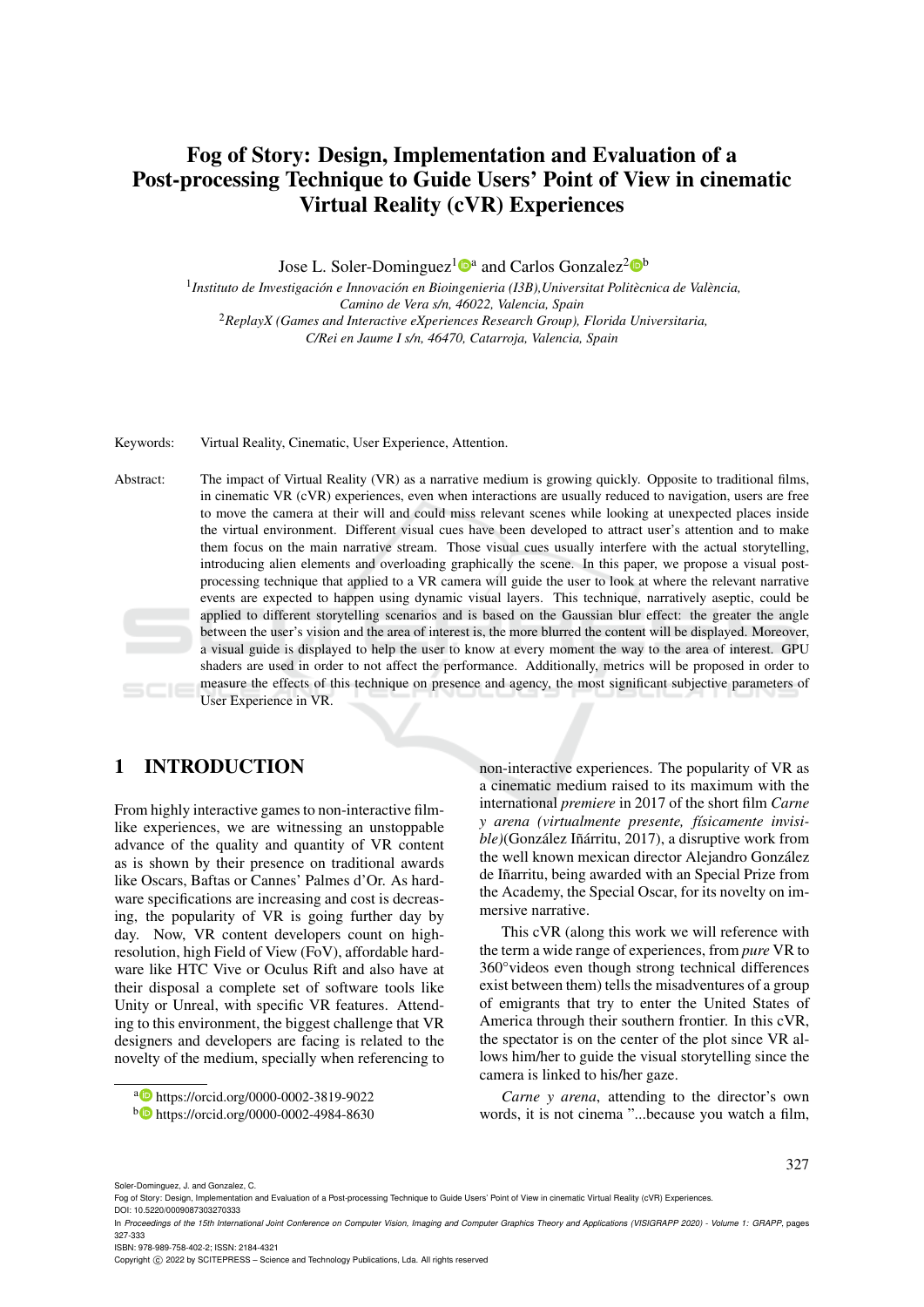but you experience this. The impact the VR leaves on people transcends the bi-dimensional or passive cinema experience."(Cortés, 2017)

We suggest that is specifically this innovation, the participation of audience on the visual narrative, the most influencing factor over the virtual experience. Attending to Dolan and Parets taxonomy(Dolan and Parets, 2016), VR experiences could be classified by two metaphysical concepts: existence and agency.



Figure 1: Dolan and Parets taxonomy.

The concept of existence aims to qualify to what extent the viewer is part of the story, as an independent character. On the other hand, the concept of influence reflects the viewer's ability of making decisions that affect the narrative.

If we analyze these four quadrants, the cinematic experiences in Virtual Reality are usually classified mostly as Active Observer (AO) and Passive Participant (PP), while Passive Observer (PO) is the one that traditionally encompasses traditional cinema and Active Participant (AP) groups videogames. AO implies that the spectator is not part of the story but can make decisions in the style of "*Choose your own adventure*" books, from an almighty point of view. PP represents a model of experience in which the viewer is part of the story, as a character or as an object but is never "asked" about anything and has no ability of influence in its flow, playing a silent viewer role, a mere receiver of the action.

These two perspectives, AO and PP, are also named as The Witness (third person point of view, as a spectator) and The Hero (first person point of view, as a participant)(Nicolae, 2018).

In both cases, the element of interaction that always is opened to the user is the control of the camera, the narrative point of view. This freedom comes not only from an interest in building an immersive and personalized narrative experience but also because of

the limitations of VR as a mean when we talk about taking or giving control of the camera. Moving the camera in an unilateral way (without user intervention) in a VR environment could probably (it depends on factors like genre, age or physical condition) (Farmani and Teather, 2018) cause Cybersickness (CS) (LaViola Jr, 2000). This sickness condition causes symptoms, on different degree, such as dizziness, anguish, nausea and malaise caused by an asynchrony between what our senses expect to perceive and what they are really perceiving. This is traditionally known as sensory conflicts(Reason and Brand, 1975).

On the other hand, limiting the actions that the user can perform, that is, that their natural interactions have no reflection in the virtual environment, can reduce the sense of presence (SoP), the feeling of *actually being* in that "place". SoP represents a high level abstraction of the subjective realism of a Virtual Reality experience for a specific user in a specific moment. Using other words, how intense is the sense of *being there* (in the virtual environment). As we can read in the founding bibliographical references of the study of the sense of presence(Steuer, 1992; Slater, 1995), presence constitutes the key differentiating element of VR.

Therefore, before this transfer of camera control by the author, aiming to deliver greater immersion and cognitive comfort to the spectator, a challenging question arises: How can we guide the cinematic narration without offering a predetermined point of view?

This issue is ranked first out of the six main challenges for cVR, collected by Gödde, Gabler, Siegmund and Braun(Gödde et al., 2018): Guiding spectators' attention to relevant narrative elements.

Along this paper different proposed solutions will be analyzed and a novel technique will be introduced based on findings coming from research on the fields of cybersickness and presence. Additionally, some metrics are proposed in order to empirically evaluate our technique and those that will come in future.

## 2 CINEMATIC STORYTELLING IN VIRTUAL REALITY

In an RV movie, it is not possible to predetermine where the viewer will be looking. Additionally, as mentioned in the previous section, taking control of the camera has unwanted side effects: it breaks the immersion and causes *cybersickness*. In this way, the viewer can freely choose the direction of his gaze and, therefore, the camera associated with his point of view. This is possible thanks to Head Mounted Displays (HMD) or other Virtual Reality devices that act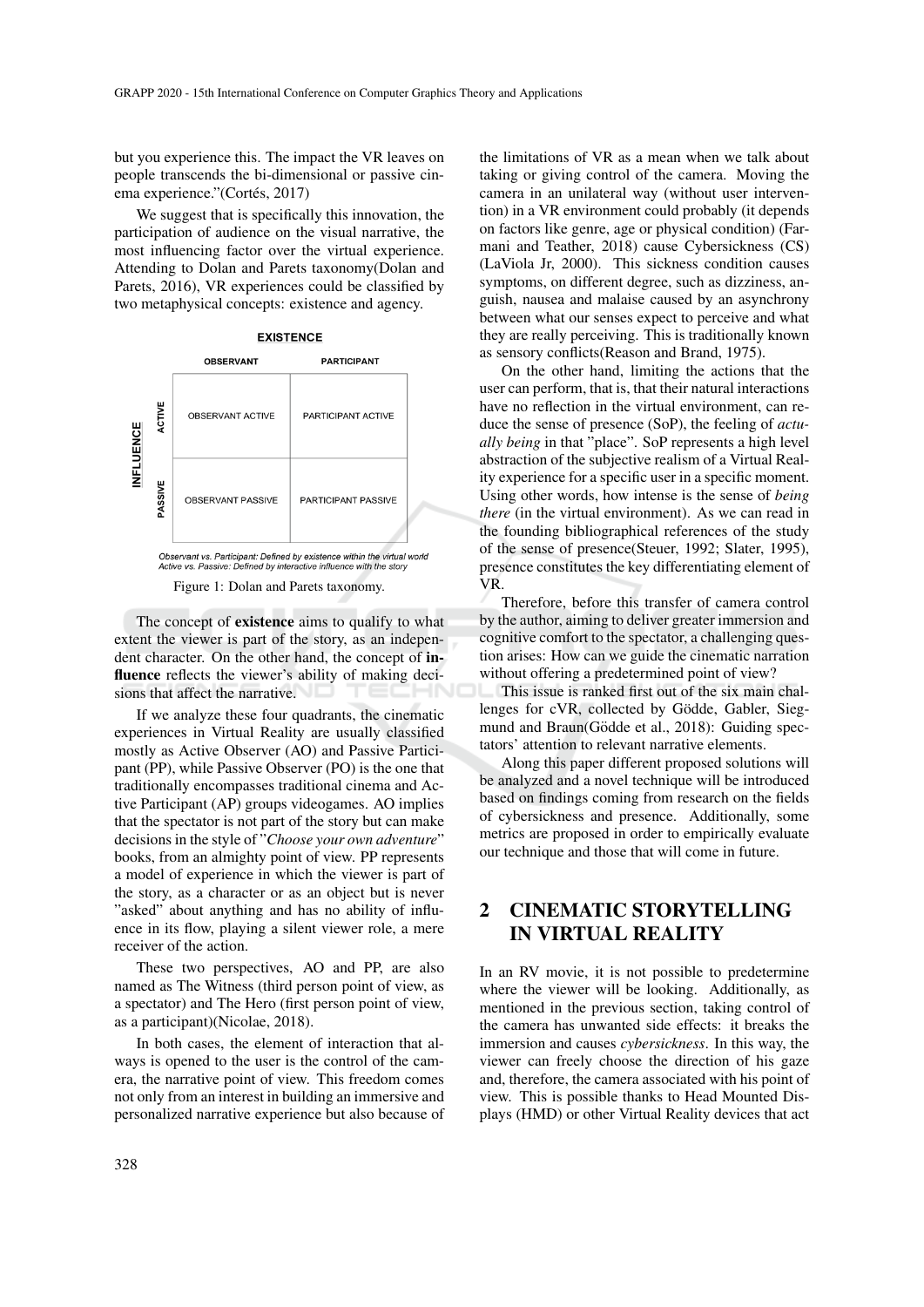as stereoscopic glasses.

This view determines the visible portion of the scene, the field of vision or *field of view* (FoV) and is critical in the narrative experience since all points of interest, *points of interest* (PoI) must be inside it.

In order to keep users' FoV on the different PoI, several attentional cues have been developed and tested(Argyriou et al., 2016; Gödde et al., 2018), both into interactive or non interactive media. Including one or more of these cues can increase the probability of guiding the users' FoV to each PoI:

- Face & gaze: Since faces have the ability of attracting our attention, characters' faces and their gazes in a specific direction could be used in order to guide users' own gaze.
- Movement: Motion in a scene could recall the attention of users, specially in the peripheral vision. Additionally, the movement of the camera could also attract the view of users, usually in the movement direction.
- Sound: Another strategy to attract users' attention is using 3D sound. Combined with visual cues, sound is even more effective.
- Context: This is a narrative cue. In some scenes, the expectations of users could lead their gaze to expected places (a door, a paper in a table, etc...) guided by the story.
- Perspective: We can use size and position of the assets in a scene to guide users' attention: bigger and closer objects are more probable to be seen. Also perspective is a good visual cue: parallel lines are usually followed with the gaze to the vanishing point.

These attentional cues, come form staging techniques from theatre and cinema and are related to saliency. Saliency represents the subjective perceptual quality that makes some elements stand out from their neighbors in an environment and attract our attention. There is a wide empirical background supporting the correlation between visual attention and saliency(Ouerhani et al., 2004; Veas et al., 2011). As we can read in Oyekoya en al.(Oyekoya et al., 2009), saliency could be intrinsic (related to proximity, eccentricity, orientation and/or velocity of items in a scene) or extrinsic (given by the subjective interest of the items to the user).

In our proposal, we try to attract user attention increasing intrinsic saliency of the PoI of each scene.

## 3 PREVIOUS WORK

Even when a wide range of visual cues have been used in order to attract users attention as we have summarized into the previous section, we want to put the focus of our analysis on those that have a diegetic nature. That means that are integrated into the story in a natural way, not looking rare to viewers. In this way, we want to highlight two examples:

• Firefly Experimental Environment: In this experiment, Nielsen et al.(Nielsen et al., 2016) implemented an experimental VR environment with some relevant information showed. They evaluated a method to attract users' attention, using a firefly to guide their gaze to PoI. They allowed the user to freely look around the environment but a small flying firefly offered clues as to where the user should focus. Particularly, it would hoover in one place when relevant information was presented in that area of the scene and then fly in front of the user to a new position once focus should be shifted. This diegetic method was compared with a non diegetic one, constraining users' ability of interaction: forced rotation. Researchers allowed the user to freely look around the environment, but the orientation of the user's virtual body would always face in the direction where relevant story information was presented. They measured presence with SUS questionnaire and obtained a significant difference between the firefly condition and the forced rotation condition. Additionally, they counted the quantity of PoI that received the gaze of users and here, there was no significant difference.



Figure 2: Nielsen et al. environment with the small firefly.

• Disney's First VR Film "Cycles": The short film is directed by Disney Animation lighting artist Jeff Gipson and it was premiered during SIGGRAPH 2018 conference in Vancouver(SIGGRAPH, 2018). This very first VR film from the animation titan Disney, introduced a new diegetic visual cue in order to attract viewers' gaze to the PoI aiming to follow the intense and emotional storytelling. This cue was based on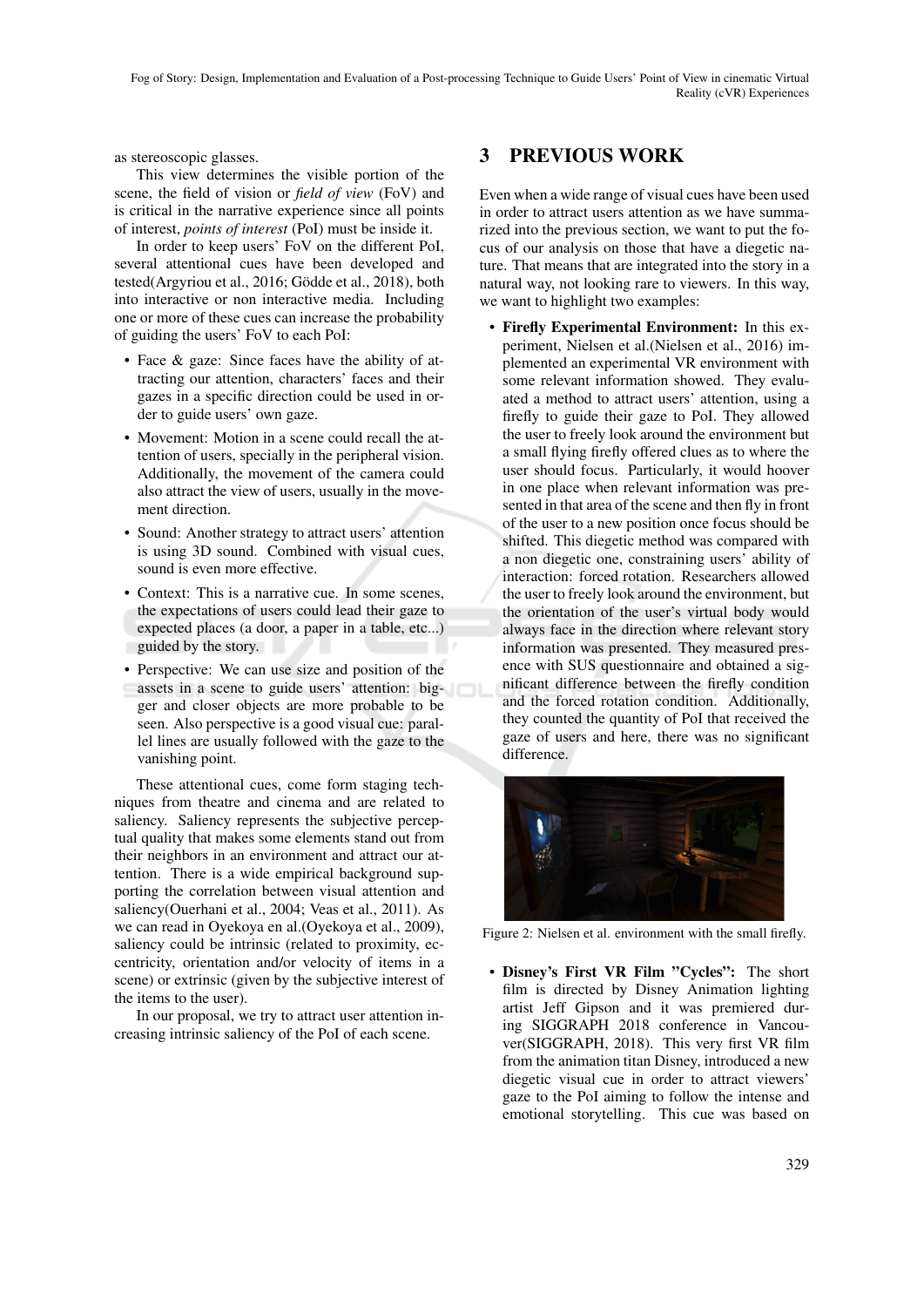how dreams are usually perceived: with high levels of saturation where the focus is and with low saturation on the peripherical view. The technique was named as "Gomez effect" honouring its creator, José Luis Gómez, a VR engineer in Disney Animation. Its implementation was based on decreasing the saturation level of the scene when users gaze is not over the designated PoI. Bigger the distance from the gaze to the PoI, lower the saturation level, arriving even to a complete fade in black. No empirical validation of the efficacy of this technique has been done.



Figure 3: Scene from Cycles, first Disney's VR film.

Having this two implementations as a reference, our objective is to combine the storytelling capabilities (being narratively transparent) of the Gomez effect and the empirical evaluation methods of the Nielsen et al. firefly environment.

# 4 METHOD

The method proposed in this paper is based on the use of an adaptive blur effect. With this method those parts of the content where the user should focus are rendered clearer than the rest of the content. Moreover its implementation takes profit of the capabilities of the GPU shaders, obtaining a real-time adaptive blur of the scene depending on where the area of interest is.

With this proposal the further the area of interest is, the more blurred it will be rendered. This will cause to the user a need of finding the area of interest, where the main action of the multimedia content is.

Blur has been chosen as key indicator from where the action of the scene is happening attending to its navigational and perceptive neutrality as it was stated on the experiments developed by Langbehn(Langbehn et al., 2016).

In subsection 4.1 our proposal is technically detailed. A justification of the use of this kind of effects for the mentioned purpose of this paper is exposed in subsection 4.2.

#### 4.1 Parameters and Implementation

This method uses GPU shaders in order to generate a post-processing filter. Due to the properties of the GPU the operations are performed in parallel, allowing a real-time rendering with this dynamic effect of the content.

The following parameters are considered in order to decide how blurry or sharp the content is displayed:

• The α angle produced between the forward vector of the camera  $(\vec{f})$  and the directional vector from the centre of the camera and the centre of the area of interest  $(\vec{d})$ . The bigger the angle between these two vectors is, the blurrier the content shown. This will produce to the user the need of pay attention into the area of interest again. Figure 4 shows an example with  $\alpha = 0$ . In contrast, figure 5 shows an example where the user does not directly pay attention in the area of interest.



Figure 4:  $\vec{f}$  and  $\vec{d}$  vectors are the same. The user will view a sharp content, because he/she is viewing where the main action is produced.

• the distance from the camera to the area of interest can additionally be considered. This parameter will be taken into account if we want that the size of the sharp area depends on its distance from the user. This way the user will need to move forward/backward in order to focus on a far/near area. In figures 6 and 7 an example of this is shown, with the same area of interest too far (figure 6) or near (figure 7) form the user.

Depending on these two parameters the method will decide how the content is blurred, generating a progressive effect when the user moves away from the main action of the content. The method uses a Gaussian blur effect, which can be performed in to smoothing passes (horizontal and vertical). To do this,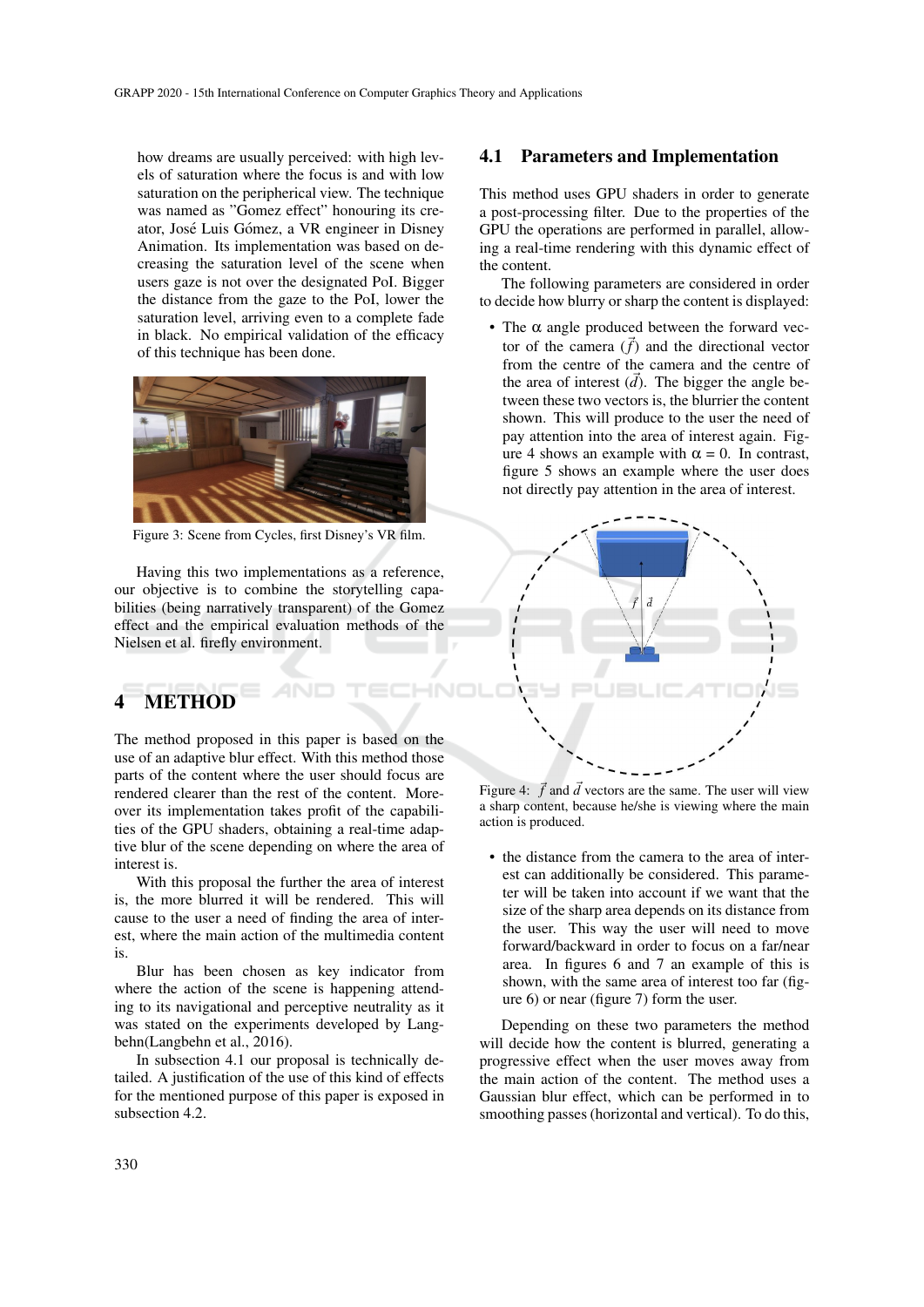Fog of Story: Design, Implementation and Evaluation of a Post-processing Technique to Guide Users' Point of View in cinematic Virtual Reality (cVR) Experiences



Figure 5:  $\vec{f}$  and  $\vec{d}$  do not match. The bigger the angle between them is, the blurrer the content is shown.



Figure 6: The main area of interest is too fr form the user, so it is smaller than the user's field of view.

a GPU shader with several passes is used.In a Grab-Pass a render-to-textured is performed and over this texture a smoothing operation of the colors is executed by using a Gaussian Blur effect. This can be separated into the horizontal and vertical passes. Finally, the result is returned to the screen.

### 4.2 Implications over User Experience: Metrics to Consider

In order to evaluate a technique oriented to attract users' attention in a cVR scene, we have to evaluate not only its efficacy attracting but also its implications over the sensations of presence and agency, key factors in VR user experience. Thus, we propose here some metrics to be considered for a validation with users. This will be the next step in this project.

Complementary to the technique explained in this



Figure 7: The main area of interest occupies the entire user's field of view.

paper, presence and agency have to be measure. As other psychological states, presence can be quantified either using an in-out approach (subjective, introspective) or an out-out approach (objective, perceived). This last category could be splitted into two additional subcategories: behavioral, derived from embodied responses to virtual stimulus and physiological, coming from the sympathetic neuronal activity. In order to complement the traditional only-subjective approach questionnaire based, we want to measure physiological presence using metrics like EDA (Electrodermal Activity) or hear rate. Agency refers to "global motor control, including the subjective experience of action, control,intention, motor selection and the conscious experience of will"(Blanke and Metzinger, 2009). Agency is present in active movements(Kilteni et al., 2012). We propose to measure agency with subjective questionnaires.

Additionally, cybersickness is another element to take into consideration because any visual add on has to pass the comfort test. Aiming to this, blur have been chosen as the fading effect because blurring slightly parts of a scene has been proved to contribute to cybersickness reduction in some circumstances(Budhiraja et al., 2017).

Finally, aiming to determine the efficacy of this proposed technique, a software tool has to be developed to study users' gaze and the percentage of time that viewers have PoI inside their FoV.

## 5 OUTPUTS

In this section, different examples of the Fog of Story technique are shown.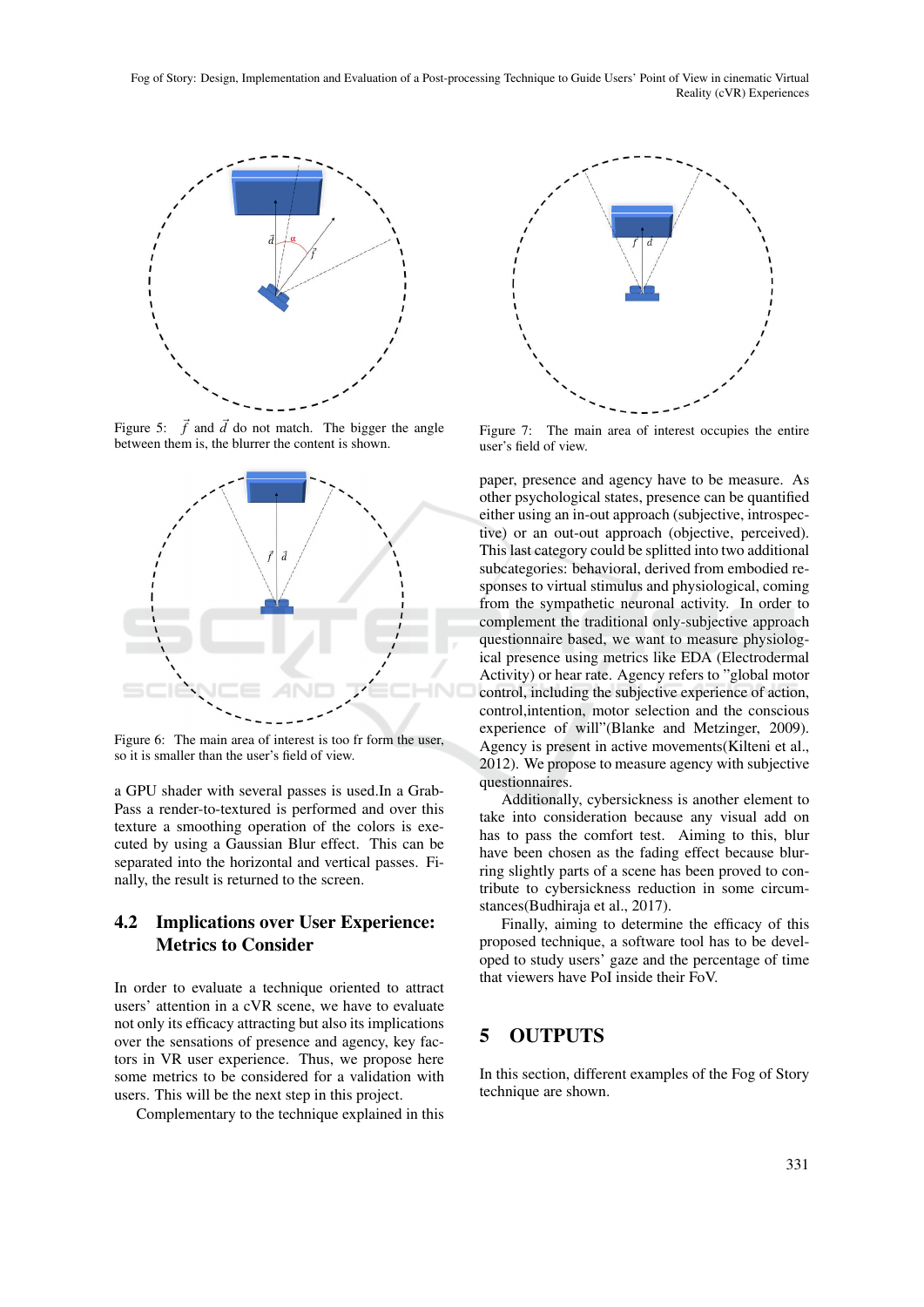

Figure 8: User's point of view is centered in the area of interest.  $\vec{f}$  and  $\vec{d}$  match.



Figure 9: Both subfigures show the content when the user is turning 45 degrees his/her head around Y-axis. On the left the angle  $\alpha$  produced between  $\vec{f}$  and  $\vec{d}$  is -45 degrees. On the right the angle  $\alpha$  produced between  $\vec{f}$  and  $\vec{d}$  is 45 degrees.



Figure 10: Both subfigures show the content when the user is turning 90 degrees his/her head around Y-axis. On the left the angle  $\alpha$  produced between  $\vec{f}$  and  $\vec{d}$  is -90 degrees. On the right the angle  $\alpha$  produced between  $\vec{f}$  and  $\vec{d}$  is 90 degrees.

## 6 CONCLUSIONS AND FURTHER WORK

A technique to guide users' point of view in VR experiencies has been proposed. With this method when the viewer is far from the area of interest the content is showed blur. Thus, in order to guide the user to find the area of interest we propose a helper in the screen. This helper could be a visual effect that helps the user in two different ways: the direction and the distance from the area of interest. This helper should be a nonintrusive mark or virtual content without covering the content. Additionally, some metrics have been proposed in order to study the efficacy and suitability of this technique. Measuring cybersickness, sense of presence, sense of agency and the percentage of time that viewers have they gaze on PoI will ensure an empirical evaluation of this implementation that could be used in order to improve storytelling in cinematic Virtual Reality experiences. This validation with users is the next step in this project.